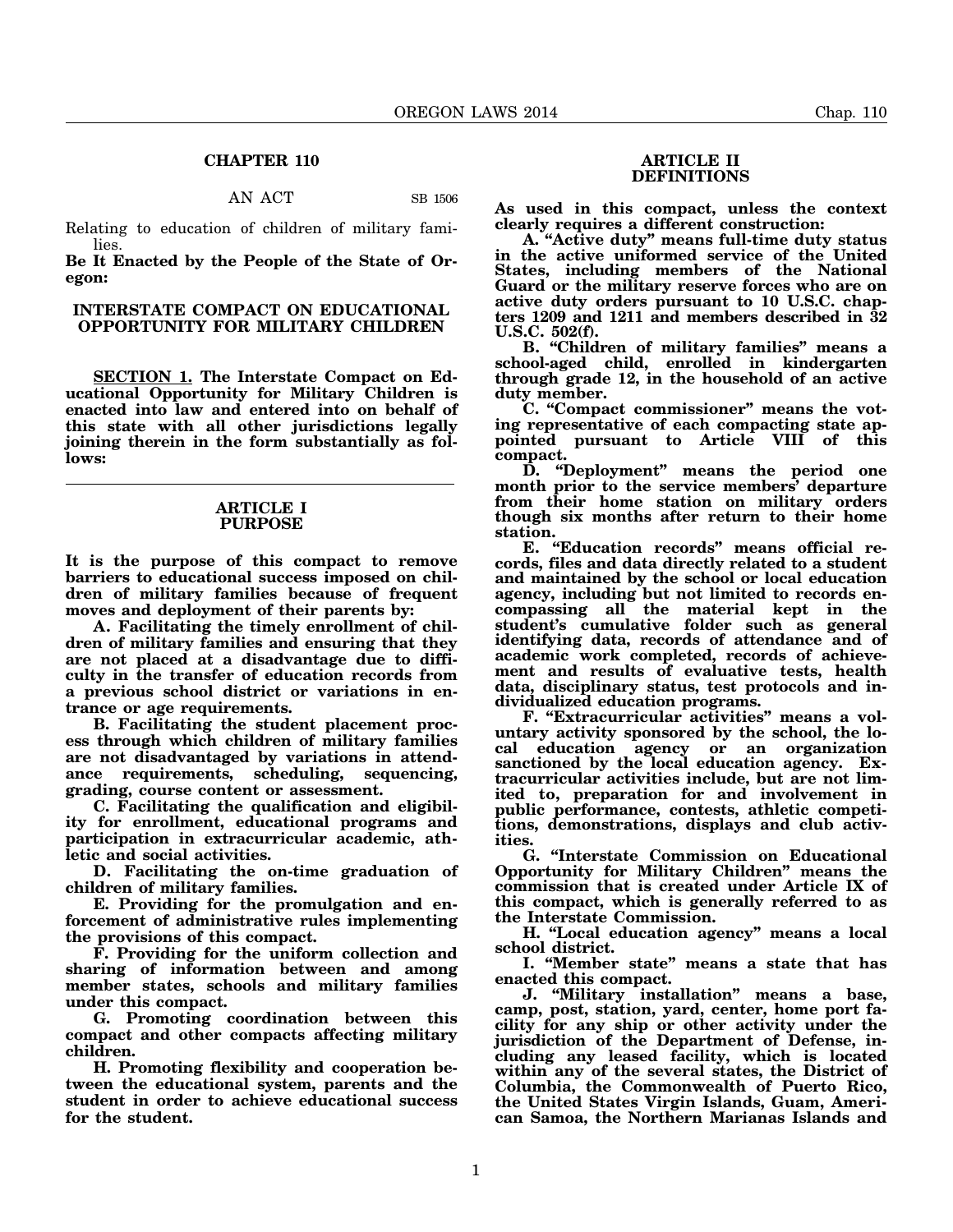**any other United States territory. The term does not include any facility used primarily for civil works, rivers and harbors projects or flood control projects.**

**K. "Nonmember state" means a state that has not enacted this compact.**

**L. "Receiving state" means the state to which a child of a military family is sent, brought or caused to be sent or brought.**

**M. "Rule" means a written statement by the Interstate Commission promulgated pursuant to Article XII of this compact that is of general applicability, that implements, interprets or prescribes a policy or provision of this compact, or that is an organizational, procedural or practice requirement of the Interstate Commission, and that has the force and effect of statutory law in a member state, and includes the amendment, repeal or suspension of an existing rule.**

**N. "Sending state" means the state from which a child of a military family is sent, brought or caused to be sent or brought.**

**O. "State" means a state of the United States, the District of Columbia, the Commonwealth of Puerto Rico, the United States Virgin Islands, Guam, American Samoa, the Northern Marianas Islands and any other United States territory.**

**P. "State education agency" means the Department of Education.**

**Q. "Student" means the child of a military family for whom the local education agency receives public funding and who is formally enrolled in kindergarten through grade 12.**

**R. "Transition" means:**

**1. The formal and physical process of transferring from school to school; or**

**2. The period of time in which a student moves from one school in the sending state to another school in the receiving state.**

**S. "Uniformed service" means the Army, Navy, Air Force, Marine Corps, Coast Guard, the commissioned corps of the National Oceanic and Atmospheric Administration and the commissioned corps of the United States Public Health Service.**

**T. "Veteran" means a person who served in the uniformed services and who was discharged or released from the uniformed services under conditions other than dishonorable.**

### **ARTICLE III APPLICABILITY**

**A. Except as otherwise provided in Section B of this Article, this compact shall apply to the children of:**

**1. Active duty members of the uniformed services as defined in this compact, including members of the National Guard or the military reserve forces who are on active duty orders**

**pursuant to 10 U.S.C. chapters 1209 and 1211 and members described in 32 U.S.C. 502(f);**

**2. Members or veterans of the uniformed services who are severely injured and medically discharged or retired for a period of one year after medical discharge or retirement; and**

**3. Members of the uniformed services who die on active duty or as a result of injuries sustained on active duty for a period of one year after death.**

**B. The provisions of this compact shall only apply to local education agencies as defined in this compact.**

**C. The provisions of this compact shall not apply to the children of:**

**1. Inactive members of the National Guard or the military reserve forces;**

**2. Members of the uniformed services now retired, except as provided in Section A of this Article;**

**3. Veterans of the uniformed services, except as provided in Section A of this Article; and**

**4. Other Department of Defense personnel and other federal agency civilian and contract employees not defined as active duty members of the uniformed services.**

## **ARTICLE IV**

## **EDUCATION RECORDS AND ENROLLMENT**

**A. Unofficial or hand-carried education records. In the event that official education records cannot be released to the parents for the purpose of transfer, the custodian of the records in the sending state shall prepare and furnish to the parent a complete set of unofficial education records containing uniform information as determined by the Interstate Commission. Upon receipt of the unofficial education records by a school in the receiving state, the school shall enroll and appropriately place the student based on the information provided in the unofficial records pending validation by the official records, as quickly as possible.**

**B. Official education records and transcripts. Simultaneous with the enrollment and conditional placement of the student, the school in the receiving state shall request the student's official education record from the school in the sending state. Upon receipt of this request, the school in the sending state will process and furnish the official education records to the school in the receiving state within 10 days or within such time as is reasonably determined under the rules promulgated by the Interstate Commission.**

**C. Immunizations. Compacting states shall give 30 days from the date of enrollment, or within such time as is reasonably determined under the rules promulgated by the Interstate Commission, for students to obtain any immunizations required by the receiving state. immunizations,**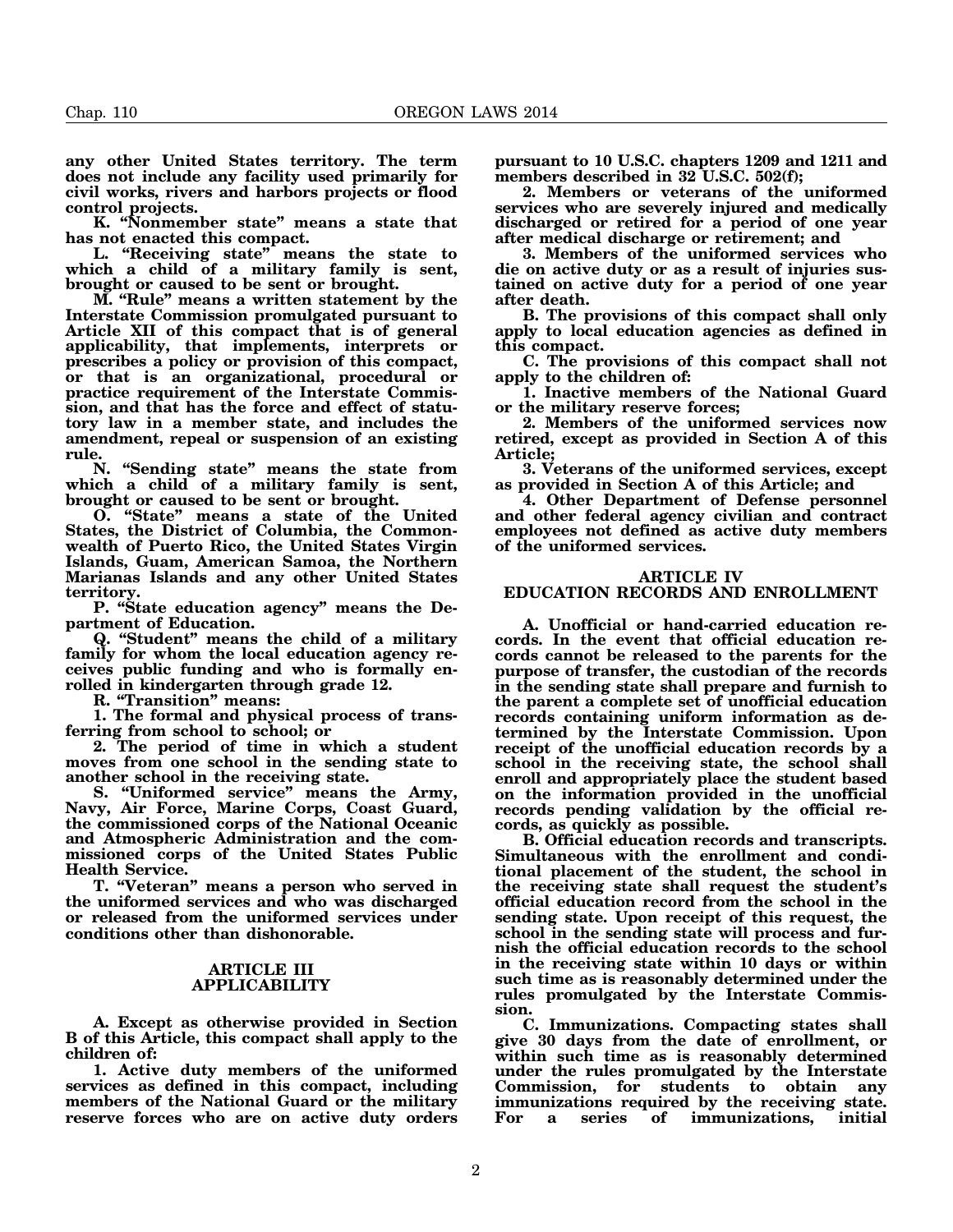**vaccinations must be obtained within 30 days or within such time as is reasonably determined under the rules promulgated by the Interstate Commission.**

**D. Kindergarten and first grade entrance age. Students shall be allowed to continue their enrollment at grade level in the receiving state commensurate with their grade level, including kindergarten, from a local education agency in the sending state at the time of transition, regardless of age. A student that has satisfactorily completed the prerequisite grade level in the local education agency in the sending state shall be eligible for enrollment in the next highest grade level in the receiving state, regardless of age. A student transferring after the start of the school year in the receiving state shall enter the school in the receiving state on their validated level from an accredited school in the sending state.**

## **ARTICLE V PLACEMENT AND ATTENDANCE**

**A. Course placement. When the student transfers before or during the school year, the receiving state school shall initially honor placement of the student in educational courses based on the student's enrollment in the sending state school or educational assessments conducted at the school in the sending state if the courses are offered. Course placement includes but is not limited to honors, International Baccalaureate, advanced placement, vocational, technical and career pathways courses. Continuing the student's academic program from the previous school and promoting placement in academically and career challenging courses should be paramount when considering placement. This does not preclude the school in the receiving state from performing subsequent evaluations to ensure appropriate placement and continued enrollment of the student in a course.**

**B. Educational program placement. The receiving state school shall initially honor placement of the student in educational programs based on current educational assessments conducted at the school in the sending state or based on participation or placement in like programs in the sending state. Such programs include, but are not limited to, talented and gifted programs and English as a second language programs. This does not preclude the school in the receiving state from performing subsequent evaluations to ensure appropriate placement of the student.**

**C. Special education services.**

**1. In compliance with the federal requirements of the Individuals with Disabilities Education Act, 20 U.S.C. 1400 et seq., the receiving state shall initially provide comparable services to a student with disabilities based on the student's current individualized education pro-**

**gram. This does not preclude the school in the receiving state from performing subsequent evaluations to ensure appropriate placement of the student.**

**2. In compliance with the requirements of section 504 of the Rehabilitation Act, 29 U.S.C. 794, and with Title II of the Americans with Disabilities Act, 42 U.S.C. 12131-12165, the receiving state shall make reasonable accommodations and modifications to address the needs of incoming students with disabilities, subject to an existing section 504 or Title II plan, to provide the student with equal access to education.** This does not preclude the school in the receiv**ing state from performing subsequent evaluations to ensure appropriate placement of the student.**

**D. Placement flexibility. Local education agency administrative officials shall have flexibility in waiving course or program prerequisites, or other preconditions for placement in courses or programs offered under the jurisdiction of the local education agency.**

**E. Absence as related to deployment activities. A student whose parent or legal guardian is an active duty member of the uniformed services, as defined by this compact, and has been called to duty for, is on leave from, or immediately returned from deployment to a combat zone or combat support posting, shall be granted additional excused absences at the discretion of the local education agency superintendent to visit with the student's parent or legal guardian relative to such leave or deployment of the parent or guardian.**

# **ARTICLE VI ELIGIBILITY**

**A. Eligibility for enrollment.**

**1. Special power of attorney, relative to the guardianship of a child of a military family and executed under applicable law, shall be sufficient for the purposes of enrollment and all other actions requiring parental participation and consent.**

**2. A local education agency shall be prohibited from charging local tuition to a transitioning military child placed in the care of a noncustodial parent or other person standing in loco parentis who lives in a jurisdiction other than that of the custodial parent.**

**3. A transitioning military child, placed in the care of a noncustodial parent or other person standing in loco parentis who lives in a jurisdiction other than that of the custodial parent, may continue to attend the school in which the child was enrolled while residing with the custodial parent.**

**B. Eligibility for extracurricular participation. State and local education agencies shall facilitate the opportunity for transitioning military children's inclusion in extracurricular ac-**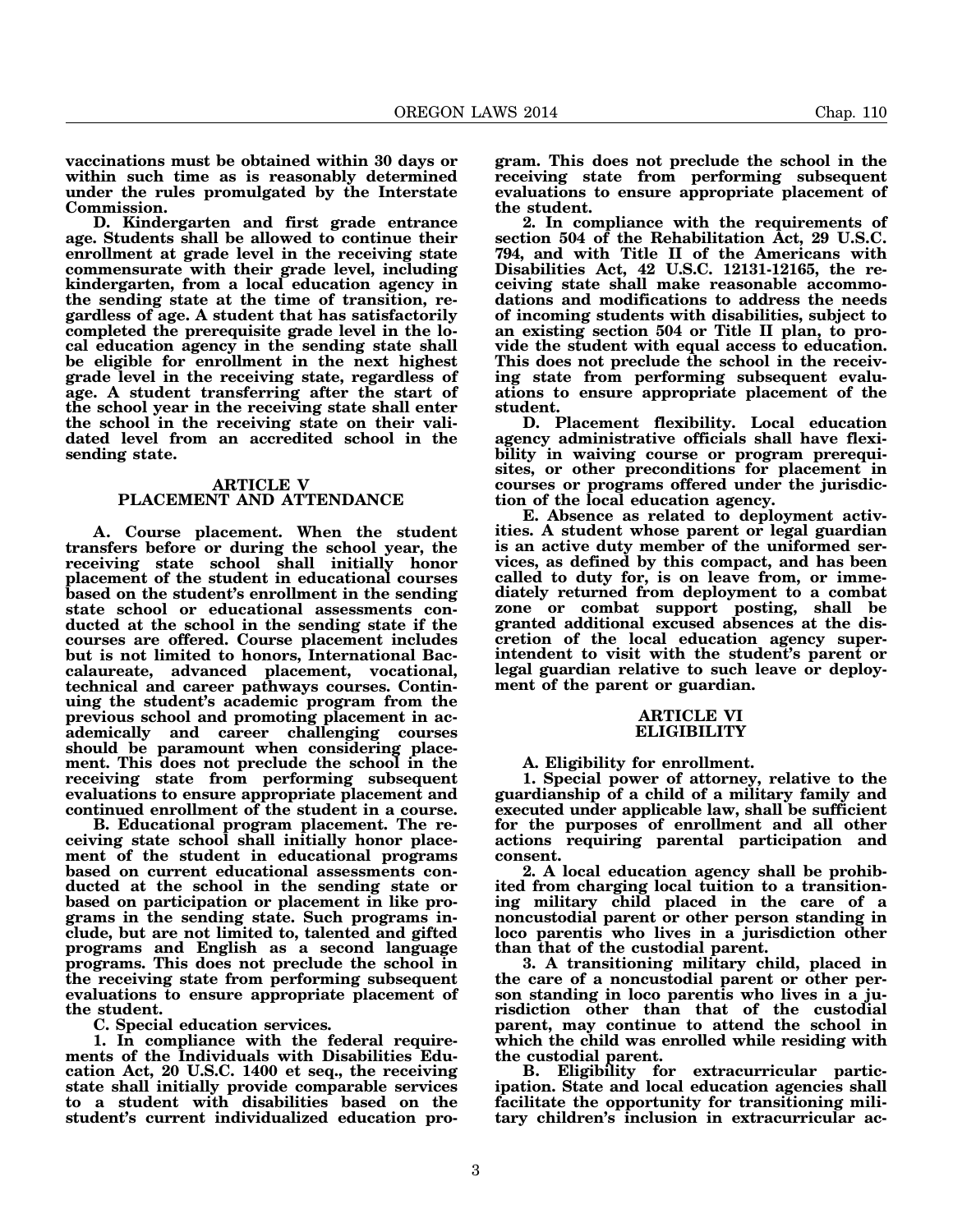**tivities, regardless of application deadlines, to the extent they are otherwise qualified.**

### **ARTICLE VII GRADUATION**

**In order to facilitate the on-time graduation of children of military families, states and local education agencies shall incorporate the following procedures:**

**A. Waiver requirements. Local education agency administrative officials shall waive specific courses required for graduation if similar course work has been satisfactorily completed in another local education agency or shall provide reasonable justification for denial. Should a waiver not be granted to a student who would qualify to graduate from the sending school, the local education agency shall provide an alternative means of acquiring required coursework so that graduation may occur on time.**

**B. Exit exams. States shall accept exit or end-of-course exams required for graduation from the sending state, national normreferenced achievement tests or alternative testing that is given in lieu of testing requirements for graduation in the receiving state. In the event the above alternatives cannot be accommodated by the receiving state for a student transferring in the student's senior year, then the provisions of Section C of this Article shall apply.**

**C. Transfers during senior year. Should a military student transferring at the beginning or during the student's senior year be ineligible to graduate from the receiving local education agency after all alternatives have been considered, the sending and receiving local education agencies shall ensure the receipt of a diploma from the sending local education agency, if the student meets the graduation requirements of the sending local education agency. In the event that one of the states in question is not a member of this compact, the member state shall use best efforts to facilitate the on-time graduation of the student in accordance with Sections A and B of this Article.**

### **ARTICLE VIII STATE COORDINATION**

**A. Each member state shall, through the creation of a State Council or use of an existing body or board, provide for the coordination among its agencies of government, local education agencies and military installations concerning the state's participation in, and compliance with, this compact and Interstate Commission activities. While each member state may determine the membership of its own State Council, its membership may include at least: the state superintendent of education, a superintendent of a school district with a high con-** **centration of military children, a representative from a military installation, one representative each from the legislative and executive branches of government, and other offices and stakeholder groups the State Council deems appropriate. A member state that does not have a school district deemed to contain a high concentration of military children may appoint a superintendent from another school district to represent local education agencies on the State Council.**

**B. The Governor of each member state shall appoint or designate a military family education liaison to assist military families and the state in facilitating the implementation of this compact. The individual appointed to this position must be a member of the uniformed service. The Department of Education of the State of Oregon shall assist the military family education liaison in the performance of the duties of the position.**

**C. The compact commissioner responsible for the administration and management of the state's participation in the compact shall be appointed by the Governor or as otherwise determined by each member state. The individual appointed to this position must have experience in the education of military children.**

**D. The compact commissioner and the military family education liaison designated herein shall be ex officio members of the State Council.**

#### **ARTICLE IX INTERSTATE COMMISSION ON EDUCATIONAL OPPORTUNITY FOR MILITARY CHILDREN**

**The member states hereby create the Interstate Commission on Educational Opportunity for Military Children. The activities of the Interstate Commission are the formation of public policy and are a discretionary state function. The Interstate Commission shall:**

**A. Be a body corporate and joint agency of the member states and shall have all the responsibilities, powers and duties set forth herein, and such additional powers as may be conferred upon it by a subsequent concurrent action of the respective legislatures of the member states in accordance with the terms of this compact.**

**B. Consist of one Interstate Commission voting representative from each member state who shall be that state's compact commissioner.**

**1. Each member state represented at a meeting of the Interstate Commission is entitled to one vote.**

**2. A majority of the total member states shall constitute a quorum for the transaction of business, unless a larger quorum is required by the bylaws of the Interstate Commission.**

**3. A representative may not delegate a vote to another member state. In the event the compact commissioner is unable to attend a meeting**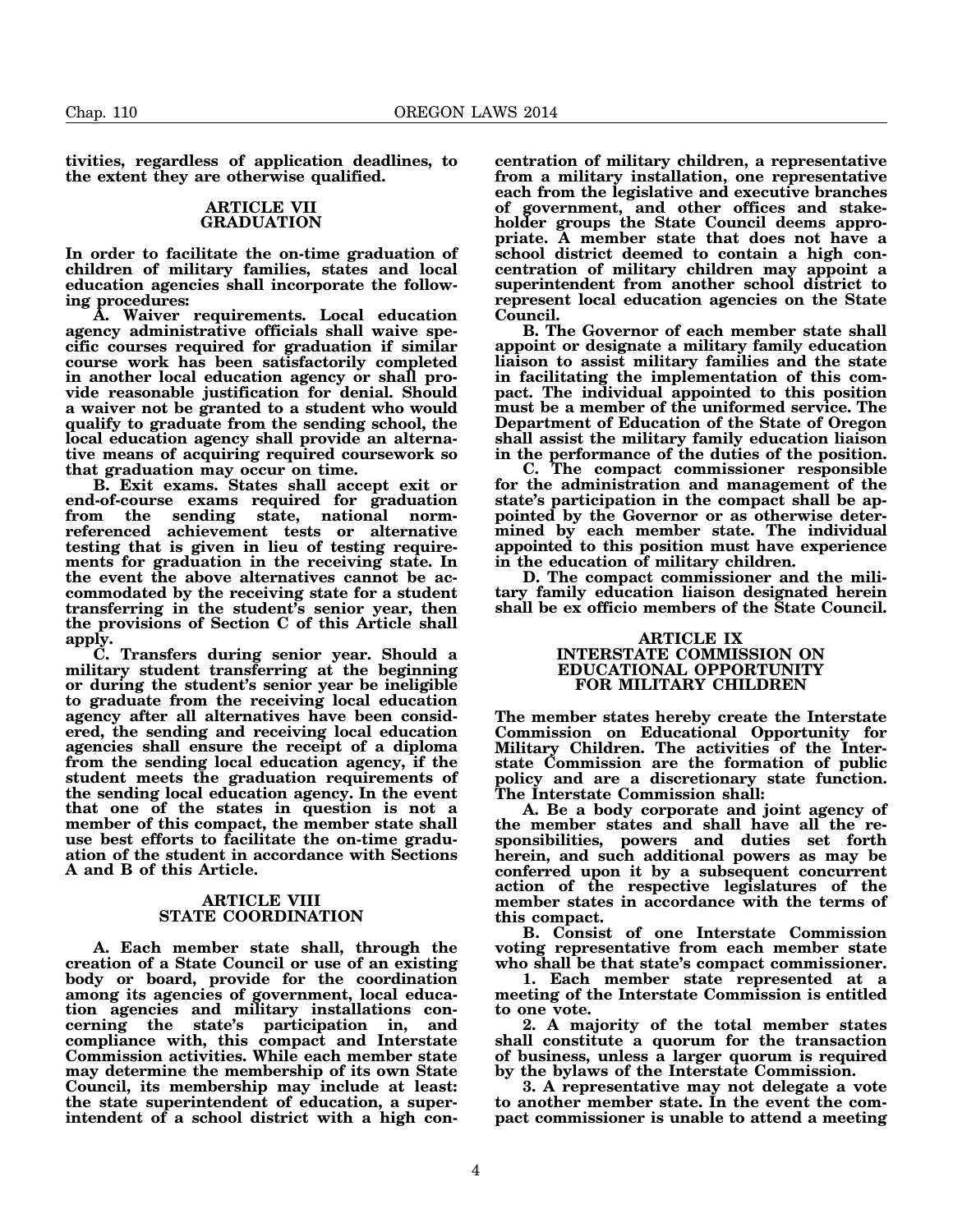**of the Interstate Commission, the Governor or State Council may delegate voting authority to another person from their state for a specified meeting.**

**4. The bylaws may provide for meetings of the Interstate Commission to be conducted by telecommunication or electronic communication.**

**C. Consist of ex officio, nonvoting representatives who are members of interested organizations. Such ex officio members, as defined in the bylaws, may include but not be limited to members of the representative organizations of** family advocates, local education **agency officials, parent and teacher groups, the Department of Defense, the Education Commission of the States, the Interstate Agreement on the Qualification of Educational Personnel and other interstate compacts affecting the education of children of military members.**

**D. Meet at least once each calendar year. The chairperson may call additional meetings and, upon the request of a simple majority of the member states, shall call additional meetings.**

**E. Establish an executive committee, whose members shall include the officers of the Interstate Commission and such other members of the Interstate Commission as determined by the bylaws. Members of the executive committee shall serve a one-year term. Members of the executive committee shall be entitled to one vote each. The executive committee shall have the power to act on behalf of the Interstate Commission, with the exception of rule making, during periods when the Interstate Commission is not in session. The executive committee shall oversee the day-to-day activities of the administration of this compact, including enforcement and compliance with the provisions of this compact, its bylaws and rules, and other such duties as deemed necessary. The Department of Defense shall serve as an ex officio, nonvoting member of the executive committee.**

**F. Establish bylaws and rules that provide for conditions and procedures under which the Interstate Commission shall make its information and official records available to the public for inspection or copying. The Interstate Commission may exempt from disclosure information or official records to the extent they would adversely affect personal privacy rights or proprietary interests.**

**G. Give public notice of all meetings and all meetings shall be open to the public, except as set forth in the rules or as otherwise provided in this compact. The Interstate Commission and its committees may close a meeting, or portion thereof, when it determines by a two-thirds vote**

**that an open meeting would be likely to: 1. Relate solely to the Interstate Commission's internal personnel practices and procedures;**

**2. Disclose matters specifically exempted from disclosure by federal and state statute;**

**3. Disclose trade secrets or commercial or financial information that is privileged or confidential;**

**4. Involve accusing a person of a crime or formally censuring a person;**

**5. Disclose information of a personal nature if disclosure would constitute a clearly unwarranted invasion of personal privacy;**

**6. Disclose investigative records compiled for law enforcement purposes; or**

**7. Specifically relate to the Interstate Commission's participation in a civil action or other legal proceeding.**

**H. Cause its legal counselor designee to certify that a meeting may be closed and shall reference each relevant exemptible provision for any meeting, or portion of a meeting, which is closed pursuant to this provision. The Interstate Commission shall keep minutes that shall fully and clearly describe all matters discussed in a meeting and shall provide a full and accurate summary of actions taken, and the reasons therefore, including a description of the views expressed and the record of a roll call vote. All documents considered in connection with an action shall be identified in such minutes. All minutes and documents of a closed meeting shall remain under seal, subject to release by a majority vote of the Interstate Commission.**

**I. Collect standardized data concerning the educational transition of the children of military families under this compact as directed through its rules, which shall specify the data to be collected, the means of collection and data exchange and reporting requirements. Such methods of data collection, exchange and reporting shall, in so far as is reasonably possible, conform to current technology and coordinate its information functions with the appropriate custodian of records as identified in the bylaws and rules.**

**J. Create a process that permits military officials, education officials and parents to inform the Interstate Commission if and when there are alleged violations of this compact or its rules or when issues subject to the jurisdiction of this compact or its rules are not addressed by the state or local education agency. This section shall not be construed to create a private right of action against the Interstate Commission or any member state.**

### **ARTICLE X POWERS AND DUTIES OF THE INTERSTATE COMMISSION**

**The Interstate Commission shall have the following powers:**

**A. To provide for dispute resolution among member states.**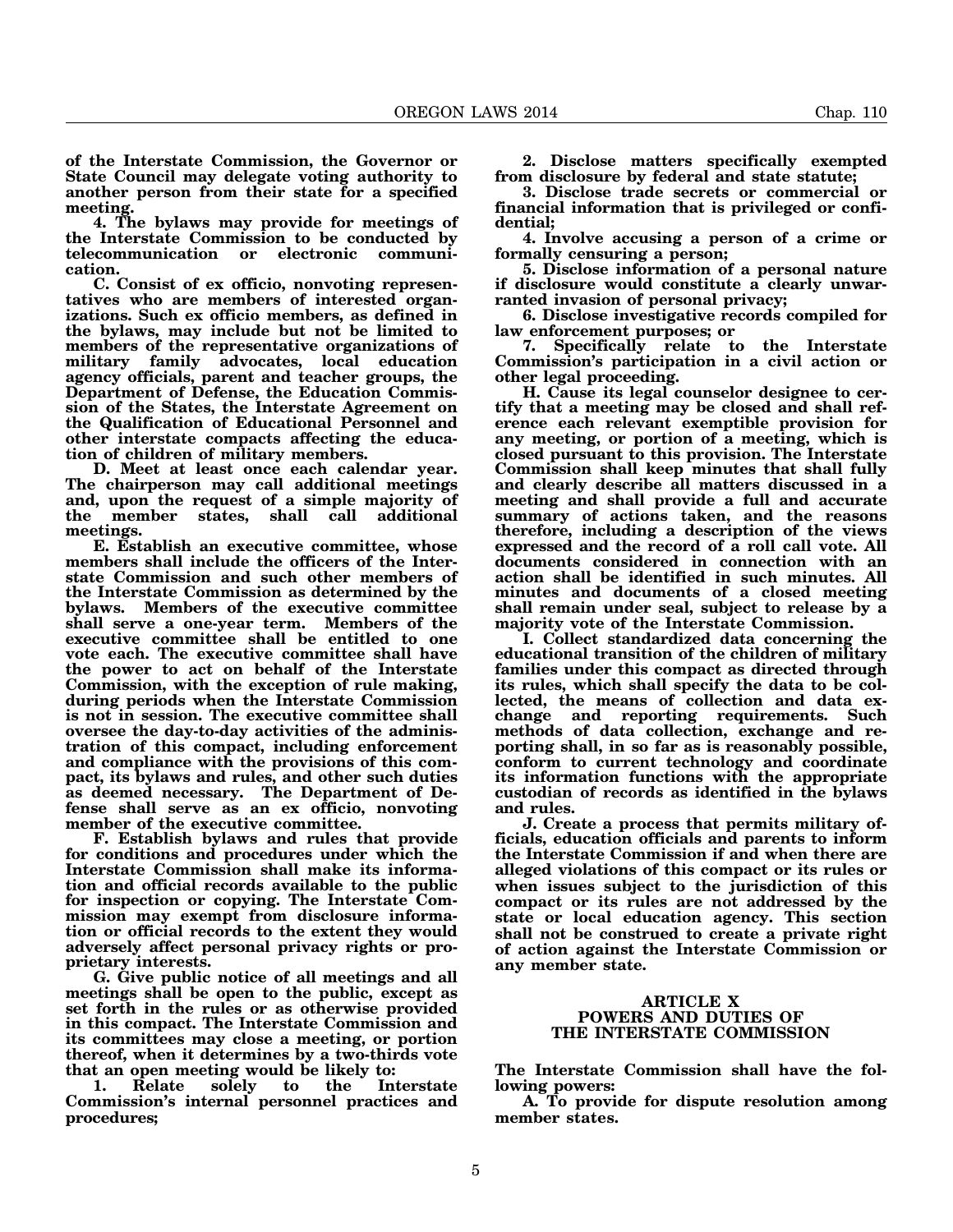**B. To promulgate rules and take all necessary actions to effect the goals, purposes and obligations as enumerated in this compact. The rules shall have the force and effect of statutory law and shall be binding in the compact states to the extent and in the manner provided in this compact.**

**C. To issue, upon request of a member state, advisory opinions concerning the meaning or interpretation of this compact, its bylaws, rules and actions.**

**D. To enforce compliance with the compact provisions, the rules promulgated by the Interstate Commission and the bylaws, using all necessary and proper means, including but not limited to the use of the judicial process.**

**E. To establish and maintain offices that shall be located within one or more of the member states.**

**F. To purchase and maintain insurance and bonds.**

**G. To borrow, accept, hire or contract for services of personnel.**

**H. To establish and appoint committees, including but not limited to an executive committee as required by Article IX, Section E of this compact, which shall have the power to act on behalf of the Interstate Commission in carrying out its powers and duties hereunder.**

**I. To elect or appoint such officers, attorneys, employees, agents or consultants, and to fix their compensation, define their duties and determine their qualifications, and to establish the Interstate Commission's personnel policies and programs relating to conflicts of interest, rates of compensation and qualifications of personnel.**

**J. To accept any and all donations and grants of money, equipment, supplies, materials and services, and to receive, utilize and dispose of it.**

**K. To lease, purchase, accept contributions or donations of, or otherwise to own, hold, improve or use any property, real, personal or mixed.**

**L. To sell, convey, mortgage, pledge, lease, exchange, abandon or otherwise dispose of any property, real, personal or mixed.**

**M. To establish a budget and make expenditures.**

**N. To adopt a seal and bylaws governing the management and operation of the Interstate Commission.**

**O. To report annually to the legislatures, governors, judiciary and state councils of the member states concerning the activities of the Interstate Commission during the preceding year. Such reports shall also include any recommendations that may have been adopted by the Interstate Commission.**

**P. To coordinate education, training and public awareness regarding this compact, its** **implementation and operation for officials and parents involved in such activity.**

**Q. To establish uniform standards for the reporting, collecting and exchanging of data.**

**R. To maintain corporate books and records in accordance with the bylaws.**

**S. To perform such functions as may be necessary or appropriate to achieve the purposes of this compact.**

**T. To provide for the uniform collection and sharing of information between and among member states, schools and military families under this compact.**

#### **ARTICLE XI ORGANIZATION AND OPERATION OF THE INTERSTATE COMMISSION**

**A. The Interstate Commission shall, by a majority of the members present and voting, within 12 months after the first Interstate Commission meeting, adopt bylaws to govern its conduct as may be necessary or appropriate to carry out the purposes of this compact, including but not limited to:**

**1. Establishing the fiscal year of the Interstate Commission;**

**2. Establishing an executive committee and such other committees as may be necessary;**

**3. Providing for the establishment of committees and for governing any general or specific delegation of authority or function of the Interstate Commission;**

**4. Providing reasonable procedures for calling and conducting meetings of the Interstate Commission, and ensuring reasonable notice of each such meeting;**

**5. Establishing the titles and responsibilities of the officers and staff of the Interstate Commission;**

**6. Providing a mechanism for concluding the operations of the Interstate Commission and the return of surplus funds that may exist upon the termination of this compact after the payment and reserving of all of its debts and obligations; and**

**7. Providing start-up rules for initial administration of this compact.**

**B. The Interstate Commission shall, by a majority of the members, elect annually from among its members a chairperson, a vice chairperson and a treasurer, each of whom shall have such authority and duties as may be specified in the bylaws. The chairperson or, in the chairperson's absence or disability, the vice chairperson, shall preside at all meetings of the Interstate Commission. The officers so elected shall serve without compensation or remuneration from the Interstate Commission provided that, subject to the availability of budgeted funds, the officers shall be reimbursed for ordinary and necessary costs and expenses incurred**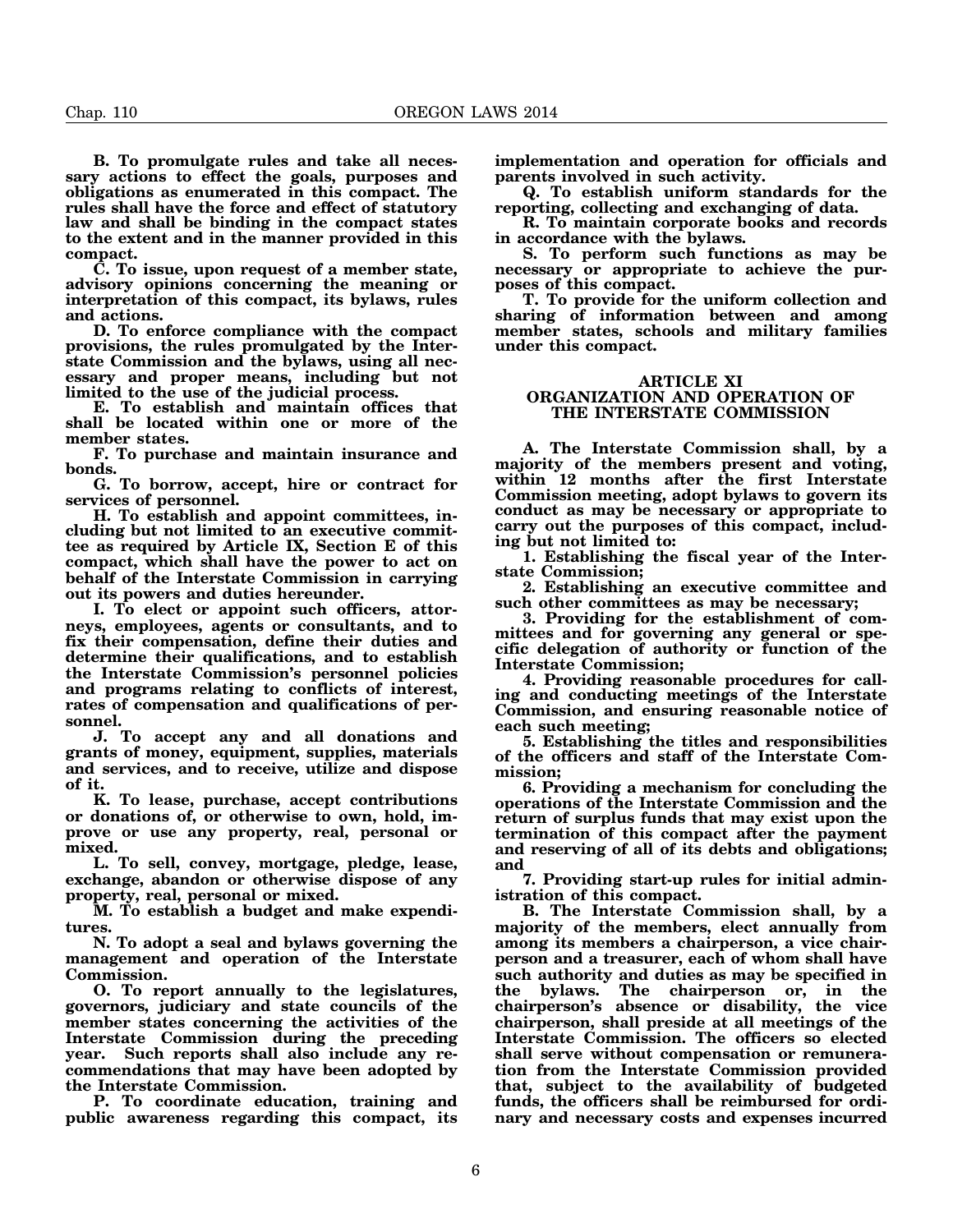**by them in the performance of their responsibilities as officers of the Interstate Commission.**

**C. Executive committee, officers and personnel.**

**1. The executive committee shall have such authority and duties as may be set forth in the bylaws, including but not limited to:**

**a. Managing the affairs of the Interstate Commission in a manner consistent with the bylaws and purposes of the Interstate Commission;**

**b. Overseeing an organizational structure within, and appropriate procedures for, the Interstate Commission to provide for the creation of rules, operating procedures and administrative and technical support functions; and**

**c. Planning, implementing and coordinating communications and activities with other state, federal and local government organizations in order to advance the goals of the Interstate Commission.**

**2. The executive committee may, subject to the approval of the Interstate Commission, appoint or retain an executive director for such period, upon such terms and conditions and for such compensation, as the Interstate Commission may deem appropriate. The executive director shall serve as secretary to the Interstate Commission, but shall not be a member of the Interstate Commission. The executive director shall hire and supervise such other persons as may be authorized by the Interstate Commission.**

**D. The Interstate Commission's executive director and its employees shall be immune from suit and liability, either personally or in their official capacity, for a claim for damage to or loss of property or personal injury or other civil liability caused or arising out of or relating to an actual or alleged act, error or omission that occurred, or that such person had a reasonable basis for believing occurred, within the scope of Interstate Commission employment, duties or responsibilities, provided that such person shall not be protected from suit or liability for damage, loss, injury or liability caused by the intentional or willful and wanton misconduct of such person.**

 **1. The liability of the Interstate Commission's executive director and employees or Interstate Commission representatives, acting within the scope of such person's employment or duties for acts, errors or omissions occurring within such person's state may not exceed the limits of liability set forth under the Constitution and laws of that state for state officials, employees and agents. The Interstate Commission is considered to be an instrumentality of the states for the purposes of any such action. Nothing in this subsection shall be construed to protect such person from suit or liability for damage, loss, injury or liability**

**caused by the intentional or willful and wanton misconduct of such person.**

**2. The Interstate Commission shall defend the executive director and its employees and, subject to the approval of the Attorney General or other appropriate legal counsel of the member state represented by an Interstate Commission representative, shall defend such Interstate Commission representative in any civil action seeking to impose liability arising out of an actual or alleged act, error or omission that occurred within the scope of Interstate Commission employment, duties or responsibilities, or that the defendant had a reasonable basis for believing occurred within the scope of Interstate Commission employment, duties or responsibilities, provided that the actual or alleged act, error or omission did not result from intentional or willful and wanton misconduct on the part of such person.**

**3. To the extent not covered by the state involved, a member state, the Interstate Commission or the representatives or employees of the Interstate Commission shall be held harmless in the amount of a settlement or judgment, including attorney's fees and costs, obtained against such persons arising out of an actual or alleged act, error or omission that occurred within the scope of Interstate Commission employment, duties or responsibilities, or that such persons had a reasonable basis for believing occurred within the scope of Interstate Commission employment, duties or responsibilities, provided that the actual or alleged act, error or omission did not result from intentional or willful and wanton misconduct on the part of such persons.**

#### **ARTICLE XII RULEMAKING FUNCTIONS OF THE INTERSTATE COMMISSION**

**A. Rulemaking authority. The Interstate Commission shall promulgate reasonable rules in order to effectively and efficiently achieve the purposes of this compact. Notwithstanding the foregoing, in the event the Interstate Commission exercises its rulemaking authority in a manner that is beyond the scope of the purposes of this compact, or the powers granted hereunder, then such an action by the Interstate Commission shall be invalid and have no force or effect.**

**B. Rulemaking procedure. Rules shall be made pursuant to a rulemaking process that substantially conforms to the "Model State Administrative Procedure Act," of 1981, Uniform Laws Annotated, Vol. 15, p. I (2000), as amended, as may be appropriate to the operations of the Interstate Commission.**

**C. Not later than 30 days after a rule is promulgated, any person may file a petition for judicial review of the rule provided that the fil-**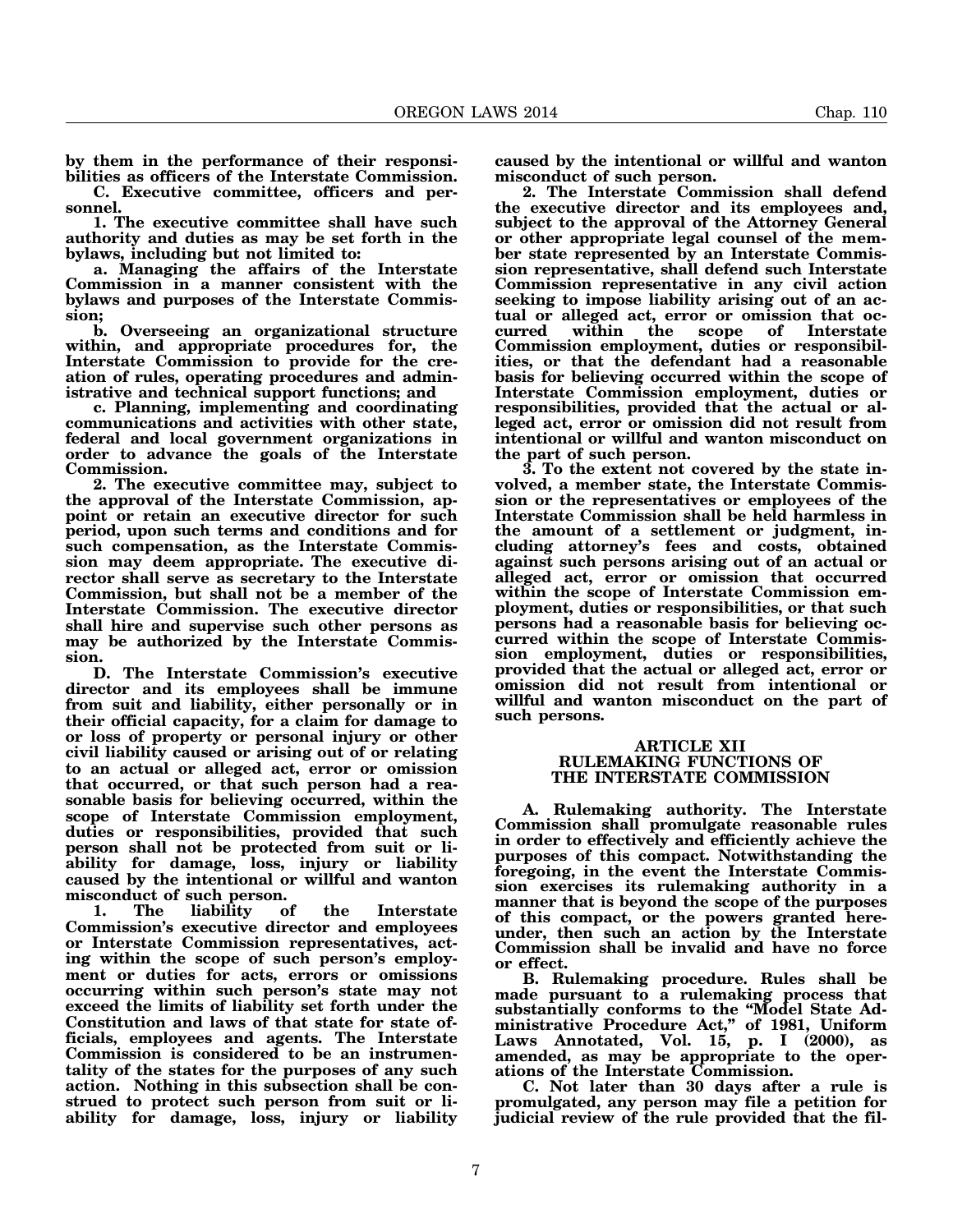**ing of such a petition shall not stay or otherwise prevent the rule from becoming effective unless the court finds that the petitioner has a substantial likelihood of success. The court shall give deference to the actions of the Interstate Commission consistent with applicable law and shall not find the rule to be unlawful if the rule represents a reasonable exercise of the Interstate Commission's authority.**

**D. If a majority of the legislatures of the compacting states rejects a rule by enactment of a statute or resolution in the same manner used to adopt this compact, then such rule shall have no further force and effect in any compacting state.**

### **ARTICLE XIII OVERSIGHT, ENFORCEMENT AND DISPUTE RESOLUTION**

**A. Oversight.**

**1. The executive, legislative and judicial branches of state government in each member state shall enforce this compact and shall take all actions necessary and appropriate to effectuate this compact's purposes and intent. The provisions of this compact and the rules promulgated hereunder shall have standing as statutory law.**

**2. All courts shall take judicial notice of this compact and the rules in any judicial or administrative proceeding in a member state pertaining to the subject matter of this compact that may affect the powers, responsibilities or actions of the Interstate Commission.**

**3. The Interstate Commission shall be entitled to receive all service of process in any such proceeding, and shall have standing to intervene in the proceeding for all purposes. Failure to provide service of process to the Interstate Commission shall render a judgment or order void as to the Interstate Commission, this compact or promulgated rules.**

**B. Default, technical assistance, suspension and termination.**

**1. If the Interstate Commission determines that a member state has defaulted in the performance of its obligations or responsibilities under this compact, or the bylaws or promulgated rules, the Interstate Commission shall provide written notice to the defaulting state and other member states of the nature of the default, the means of curing the default and any action taken by the Interstate Commission. The Interstate Commission shall specify the conditions by which the defaulting state must cure its default.**

**2. If a member state has defaulted, the Interstate Commission shall provide remedial training and specific technical assistance regarding the default.**

**3. If the defaulting state fails to cure the default, the defaulting state shall be terminated** **from this compact upon an affirmative vote of a majority of the member states and all rights, privileges and benefits conferred by this compact shall be terminated from the effective date of termination. A cure of the default does not relieve the offending state of obligations or liabilities incurred during the period of the default.**

**4. Suspension or termination of membership in this compact shall be imposed only after all other means of securing compliance have been exhausted. Notice of intent to suspend or terminate shall be given by the Interstate Commission to the Governor, the majority and minority leaders of the defaulting state's legislature and each of the member states.**

**5. The state that has been suspended or terminated is responsible for all assessments, obligations and liabilities incurred through the effective date of suspension or termination including obligations, the performance of which extends beyond the effective date of suspension or termination.**

**6. The Interstate Commission shall not bear any costs relating to any state that has been found to be in default or that has been suspended or terminated from this compact, unless otherwise mutually agreed upon in writing between the Interstate Commission and the defaulting state.**

**7. The defaulting state may appeal the action of the Interstate Commission by petitioning the United States District Court for the District of Columbia or the federal district where the Interstate Commission has its principal offices. The prevailing party shall be awarded all costs of such litigation including reasonable attorney fees.**

**C. Dispute resolution.**

**1. The Interstate Commission shall attempt, upon the request of a member state, to resolve disputes that are subject to this compact and that may arise among member states and between member and nonmember states.**

**2. The Interstate Commission shall promulgate a rule providing for both mediation and binding dispute resolution for disputes as appropriate.**

**D. Enforcement.**

**1. The Interstate Commission, in the reasonable exercise of its discretion, shall enforce the provisions and rules of this compact.**

**2. The Interstate Commission may, by majority vote of the members, initiate legal action in the United State District Court for the District of Columbia or, at the discretion of the Interstate Commission, in the federal district where the Interstate Commission has its principal offices, to enforce compliance with the provisions of this compact, its promulgated rules and bylaws, against a member state in default. The relief sought may include both injunctive relief and damages. In the event judicial en-**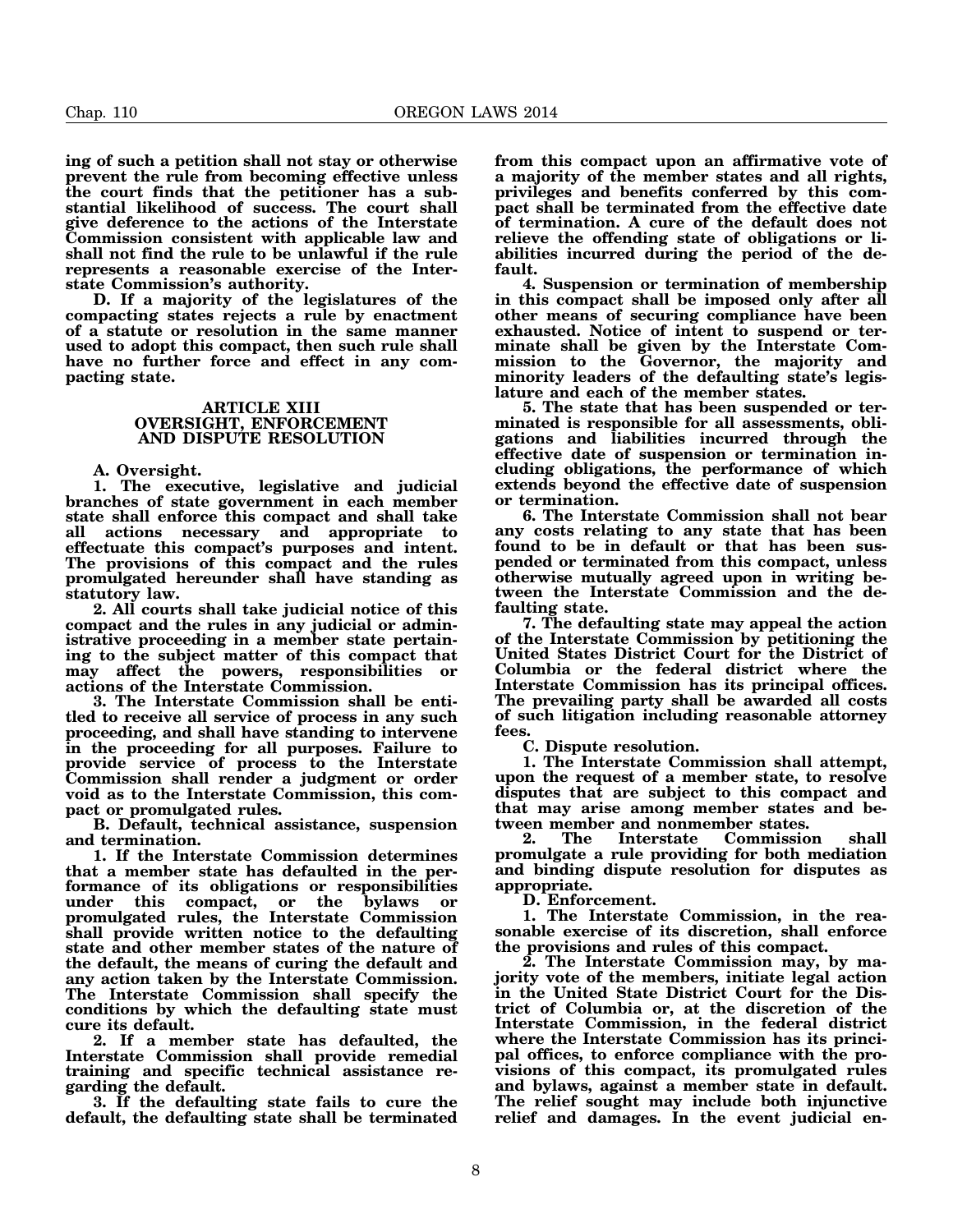**forcement is necessary, the prevailing party shall be awarded all costs of such litigation, including reasonable attorney fees.**

**3. The remedies herein shall not be the exclusive remedies of the Interstate Commission. The Interstate Commission may avail itself of any other remedies available under state law or the regulation of a profession.**

#### **ARTICLE XIV FINANCING OF THE INTERSTATE COMMISSION**

**A. The Interstate Commission shall pay, or provide for the payment of, the reasonable expenses of its establishment, organization and ongoing activities.**

**B. The Interstate Commission may levy on and collect an annual assessment from each member state to cover the cost of the operations and activities of the Interstate Commission and its staff, which must be in a total amount sufficient to cover the Interstate Commission's annual budget as approved each year. The aggregate annual assessment amount shall be allocated based upon a formula to be determined by the Interstate Commission, which shall promulgate a rule binding upon all member states.**

**C. The Interstate Commission shall not incur obligations of any kind prior to securing the funds adequate to meet the same, nor shall the Interstate Commission pledge the credit of any of the member states, except by and with the authority of the member state.**

**D. The Interstate Commission shall keep accurate accounts of all receipts and disbursements. The receipts and disbursements of the Interstate Commission shall be subject to the audit and accounting procedures established under its bylaws. However, all receipts and disbursements of funds handled by the Interstate Commission shall be audited yearly by a certified or licensed public accountant and the report of the audit shall be included in and become part of the annual report of the Interstate Commission.**

### **ARTICLE XV MEMBER STATES, EFFECTIVE DATE AND AMENDMENT**

**A. Any state is eligible to become a member state.**

**B. This compact shall become effective and binding upon legislative enactment of this compact into law by no less than 10 of the states. The effective date may be no earlier than December 1, 2007. Thereafter it shall become effective and binding as to any other member state upon enactment of this compact into law by that state. The governors of nonmember states or their designees shall be invited to participate** **in the activities of the Interstate Commission on a nonvoting basis prior to adoption of this compact by all states.**

**C. The Interstate Commission may propose amendments to this compact for enactment by the member states. No amendment shall become effective and binding upon the Interstate Commission and the member states unless and until it is enacted into law by unanimous consent of the member states.**

### **ARTICLE XVI WITHDRAWAL AND DISSOLUTION**

#### **A. Withdrawal.**

**1. Once effective, this compact shall continue in force and remain binding upon each and every member state provided that a member state may withdraw from this compact by specifically repealing the statute that enacted this compact into law.**

**2. Withdrawal from this compact shall be by the enactment of a statute repealing the same, but shall not take effect until one year after the effective date of such statute and until written notice of the withdrawal has been given by the withdrawing state to the Governor of each other member jurisdiction.**

**3. The withdrawing state shall immediately notify the chairperson of the Interstate Commission in writing upon the introduction of legislation repealing this compact in the withdrawing state. The Interstate Commission shall notify the other member states of the withdrawing state's intent to withdraw within 60 days of its receipt thereof.**

**4. The withdrawing state is responsible for all assessments, obligations and liabilities incurred through the effective date of withdrawal, including obligations, the performance of which extend beyond the effective date of withdrawal.**

**5. Reinstatement following withdrawal of a member state shall occur upon the withdrawing state reenacting this compact or upon such later date as determined by the Interstate Commission.**

**B. Dissolution of compact.**

**1. This compact shall dissolve effective upon the date of the withdrawal or default of the member state that reduces the membership in this compact to one member state.**

**2. Upon the dissolution of this compact, this compact becomes null and void and shall be of no further force or effect, and the business and affairs of the Interstate Commission shall be concluded and surplus funds shall be distributed in accordance with the bylaws.**

### **ARTICLE XVII SEVERABILITY AND CONSTRUCTION**

**A. The provisions of this compact shall be severable, and if any phrase, clause, sentence or**